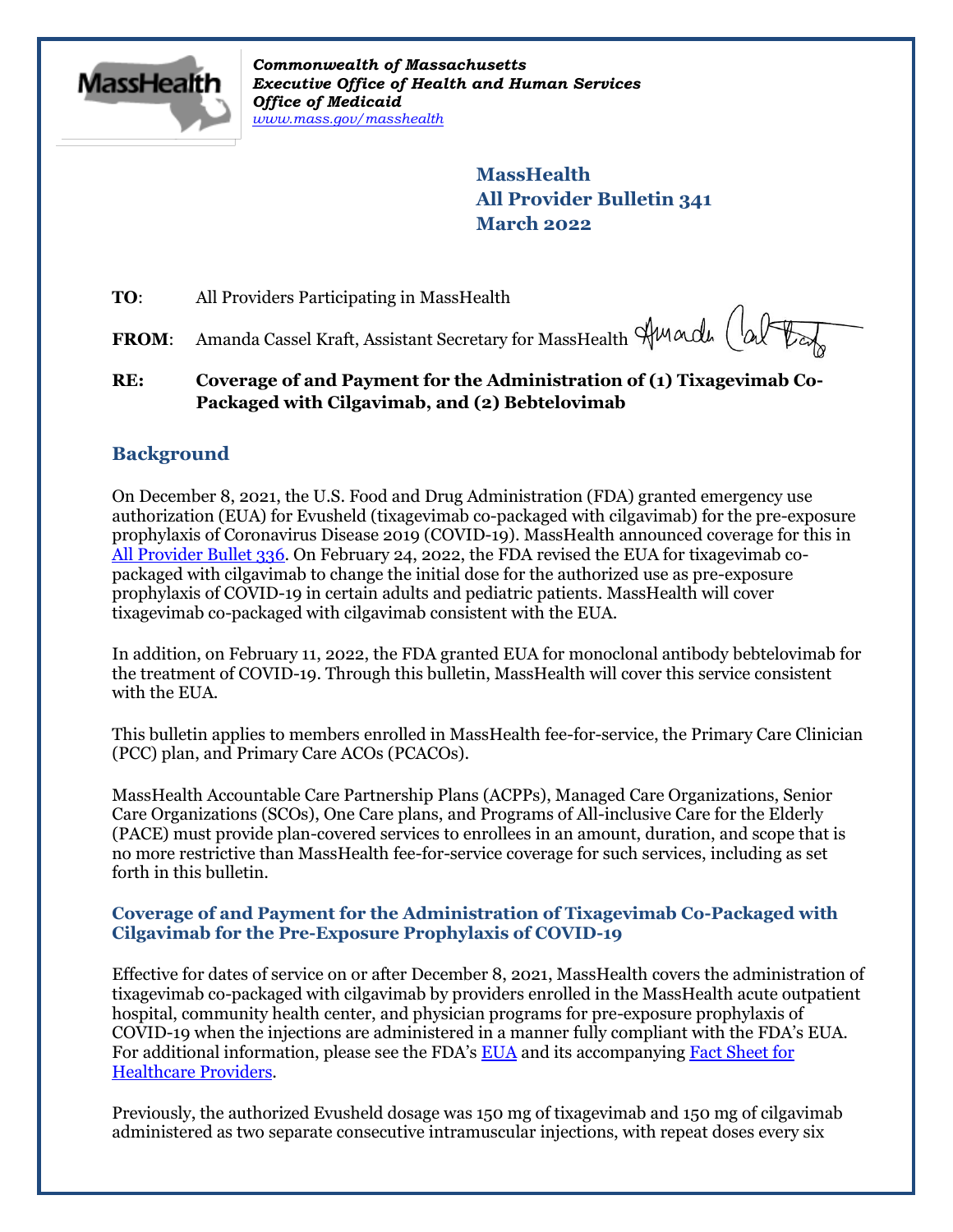# **MassHealth All Provider Bulletin 341 March 2022 Page 2 of 3**

months while SARS-CoV-2 remains in circulation. With the EUA revision that occurred on February 24, 2022, the FDA has increased the initial authorized dose to 300 mg of tixagevimab and 300 mg of cilgavimab. Patients who have already received the previously authorized dose (150 mg of tixagevimab and 150 mg of cilgavimab) should receive an additional dose of 150 mg of tixagevimab and 150 mg of cilgavimab as soon as possible to raise their monoclonal antibody levels to those expected for patients receiving the higher dose. MassHealth will pay for follow-up administration for patients who had previously been administered the lower dosage. Rates remains consistent with those described in [All Provider Bullet 336.](https://www.mass.gov/doc/all-provider-bulletin-336-coverage-of-and-payment-for-the-administration-of-1-tixagevimab-co-packaged-with-cilgavimab-and-2-remdesivir-in-an-outpatient-setting-corrected/download)

## **Coverage of and Payment for the Administration of Bebtelovimab**

MassHealth will cover the administration of bebtelovimab by providers enrolled in the MassHealth acute outpatient hospital, community health center, and physician programs when administered in a manner fully compliant with the FDA's EUA. For additional information, please see the FDA's [EUA](https://www.fda.gov/media/156151/download) and its accompanying [Fact Sheet for Healthcare Providers.](https://www.fda.gov/media/156152/download)

Effective for dates of service on or after February 11, 2022, providers enrolled in the MassHealth acute outpatient hospital, community health center, and physician programs may bill and receive payment for the EUA-compliant administration of bebtelovimab, as described in the table below. MassHealth will issue transmittal letters that formally add these codes to the relevant provider manuals. The Executive Office and Health and Human Services (EOHHS) will formally establish these rates, which are consistent with Medicare, through administrative bulletins or amendments to 101 CMR 446.00: *COVID-19 Payment Rates for Certain Community Health Care Providers*.

| Code     | Rate     | <b>Description</b>                                                                                                                                                                                                                                                   | <b>Effective for</b><br>Dates of<br><b>Service On or</b><br><b>After</b> |
|----------|----------|----------------------------------------------------------------------------------------------------------------------------------------------------------------------------------------------------------------------------------------------------------------------|--------------------------------------------------------------------------|
| Q0222 SL | \$0.00   | Injection, bebtelovimab, 175 mg                                                                                                                                                                                                                                      | 2/11/2022                                                                |
| M0222    | \$350.50 | Intravenous injection, bebtelovimab, includes<br>injection and post administration monitoring                                                                                                                                                                        | 2/11/2022                                                                |
| M0223    | \$550.50 | Intravenous injection, bebtelovimab, includes<br>injection and post administration monitoring in<br>the home or residence; this includes a beneficiary's<br>home that has been made provider-based to the<br>hospital during the covid-19 public health<br>emergency | 2/11/2022                                                                |